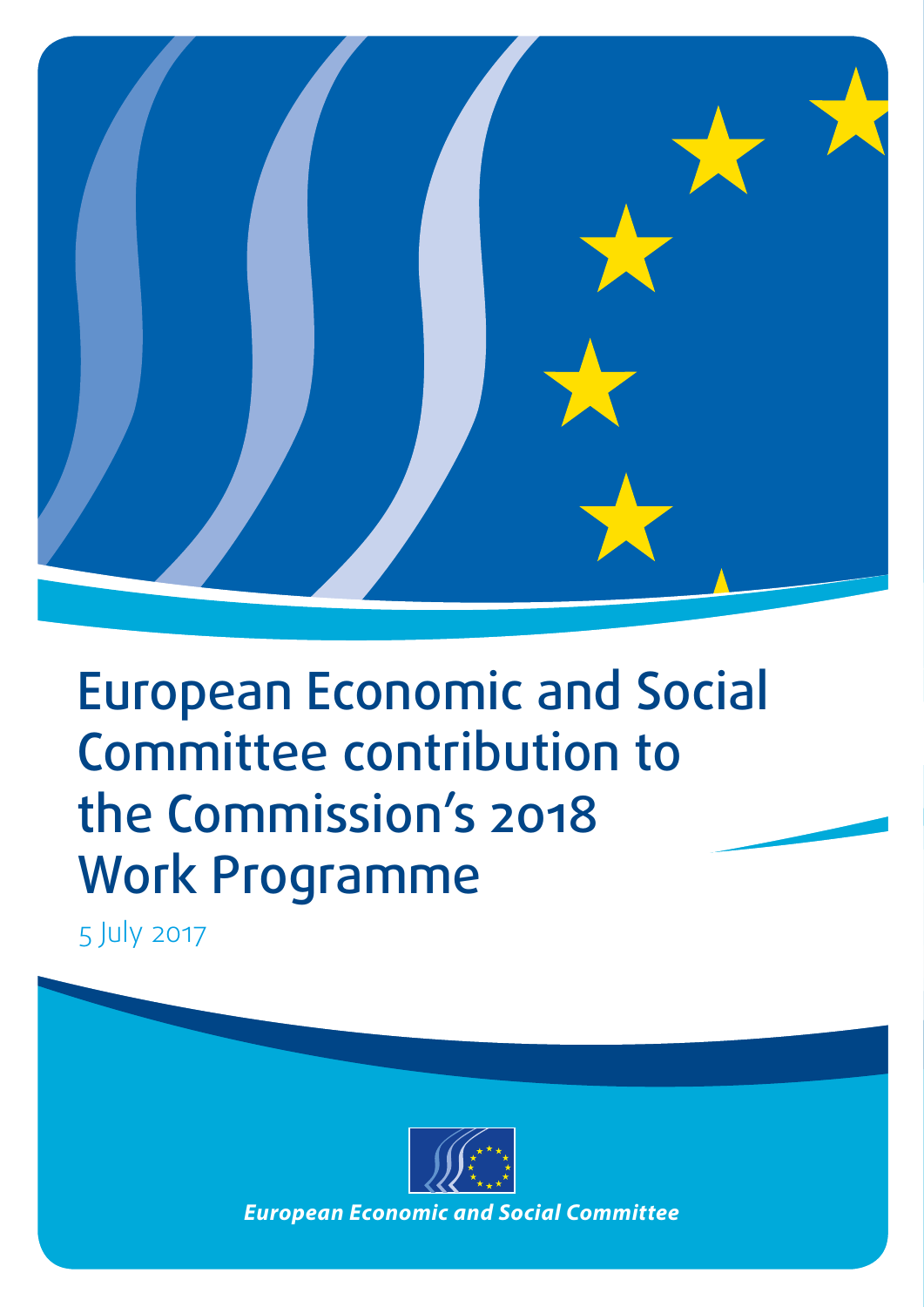

Brussels, 6 July 2017

## **RESOLUTION**

**The European Economic and Social Committee's contribution to the Commission's 2018 work programme**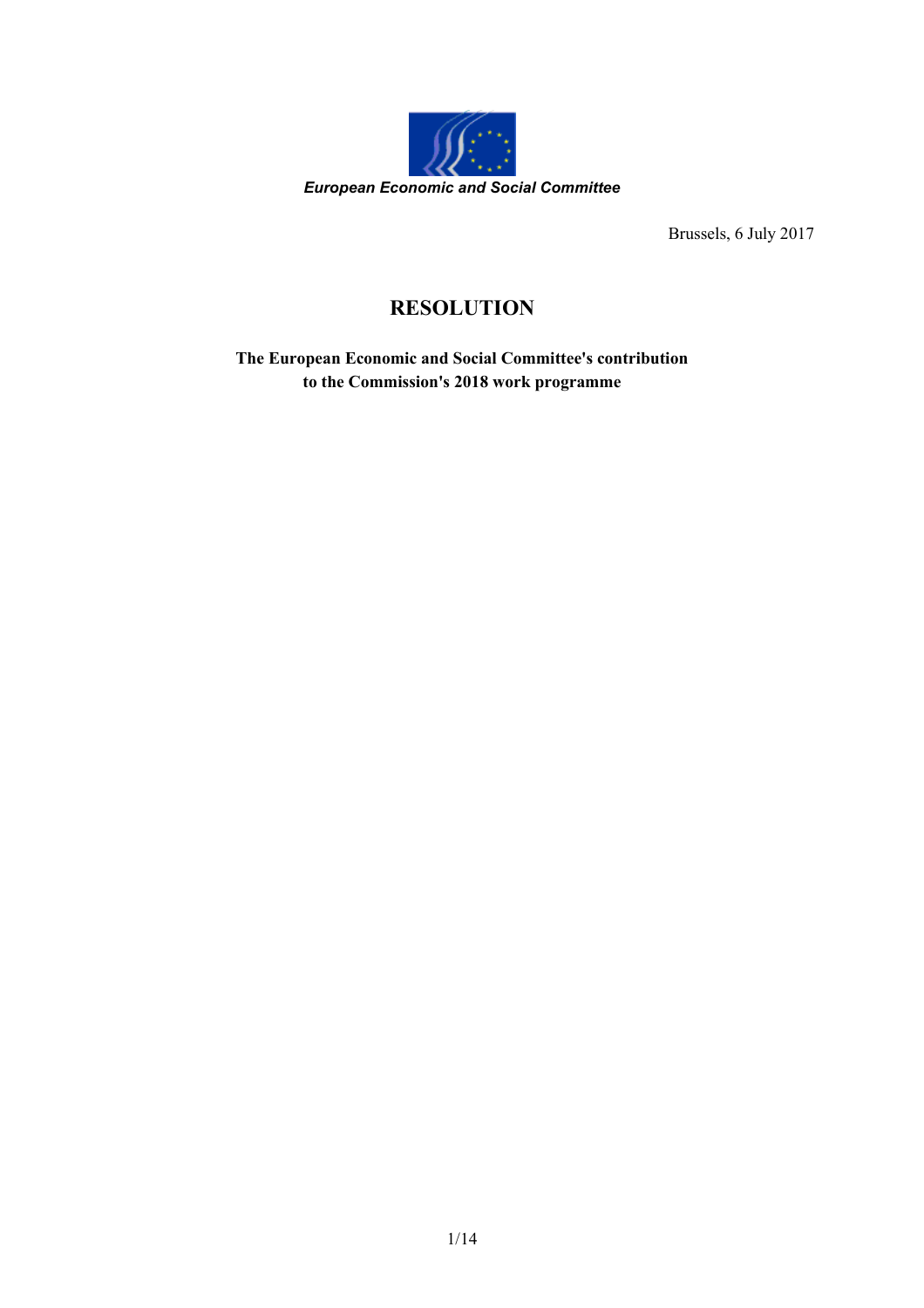#### 1. **Creating a positive narrative for the EU**

- 1.1 The European Economic and Social Committee (EESC) stresses the importance of the year 2018 as the last fully operational year for the current Commission – as well as the European Parliament. Therefore the EESC calls on the Commission to draw up its work programme in an ambitious, yet pragmatic manner, in order to address properly the challenges entailed in the European Union being at a crossroads. Given the uncertainties about Brexit and global developments, a wide-ranging, participatory and structured debate on the future of Europe is now more necessary than ever. It is important to go back to our roots and recall the original project and fundamental values and objectives of the Union as they are enshrined in the EU Treaties.
- 1.2 We should build on the positive outcomes achieved so far. However, the appearance of nationalistic, protectionist, authoritarian and populist attitudes and movements should be seen as a wake-up call for the leaders of the EU institutions and Member States, to the effect that we need to examine what has to be done to regain public confidence and safeguard a successful future for the European project.
- 1.3 To this end, the EESC calls on the Commission to strive for a strong, solid and cohesive Union that is able to generate sustainable growth, quality jobs, well-being and equal opportunities for all the people of Europe, based on a shared vision and positive narrative rooted in public involvement and participation. A united, cohesive Union, built on Member States' commitment to the cause, is sorely needed so as to respond to the economic, social and environmental challenges the EU is facing. Internal cohesion is also a prerequisite for the EU to act as a strong global player in areas such as international trade, security, energy, climate policy, and the promotion of human rights.
- 1.4 The EESC recognises that the Brexit negotiations will make 2018 a challenging year. However, it is important that the Commission continue to implement measures already agreed upon, especially those relating to single market initiatives. At the same time, it is necessary to prepare for the long term future of the EU. The EESC would refer here to its views on the White Paper on the Future of Europe. The EESC will also submit opinions on the associated reflection documents; for this reason, these topics are only referred to briefly in this contribution.
- 1.5 As there is a strong link between the economy, employment, people's welfare and the environment, the EESC calls on the Commission to adopt sustainable development as an overarching approach to its work programme. The EESC thus frames its contribution in terms of the three "pillars" of sustainability, as follows:
	- a) Strengthening the economic foundations of Europe;
	- b) Fostering its social dimension; and
	- c) Facilitating the transition towards a low-carbon and circular economy.
- 1.6 The EESC emphasises that the pillars are universal, indivisible and interdependent. The EU should be ambitious and strive for policies and initiatives that bring about win-win-win solutions in terms of economic, social and environmental benefits.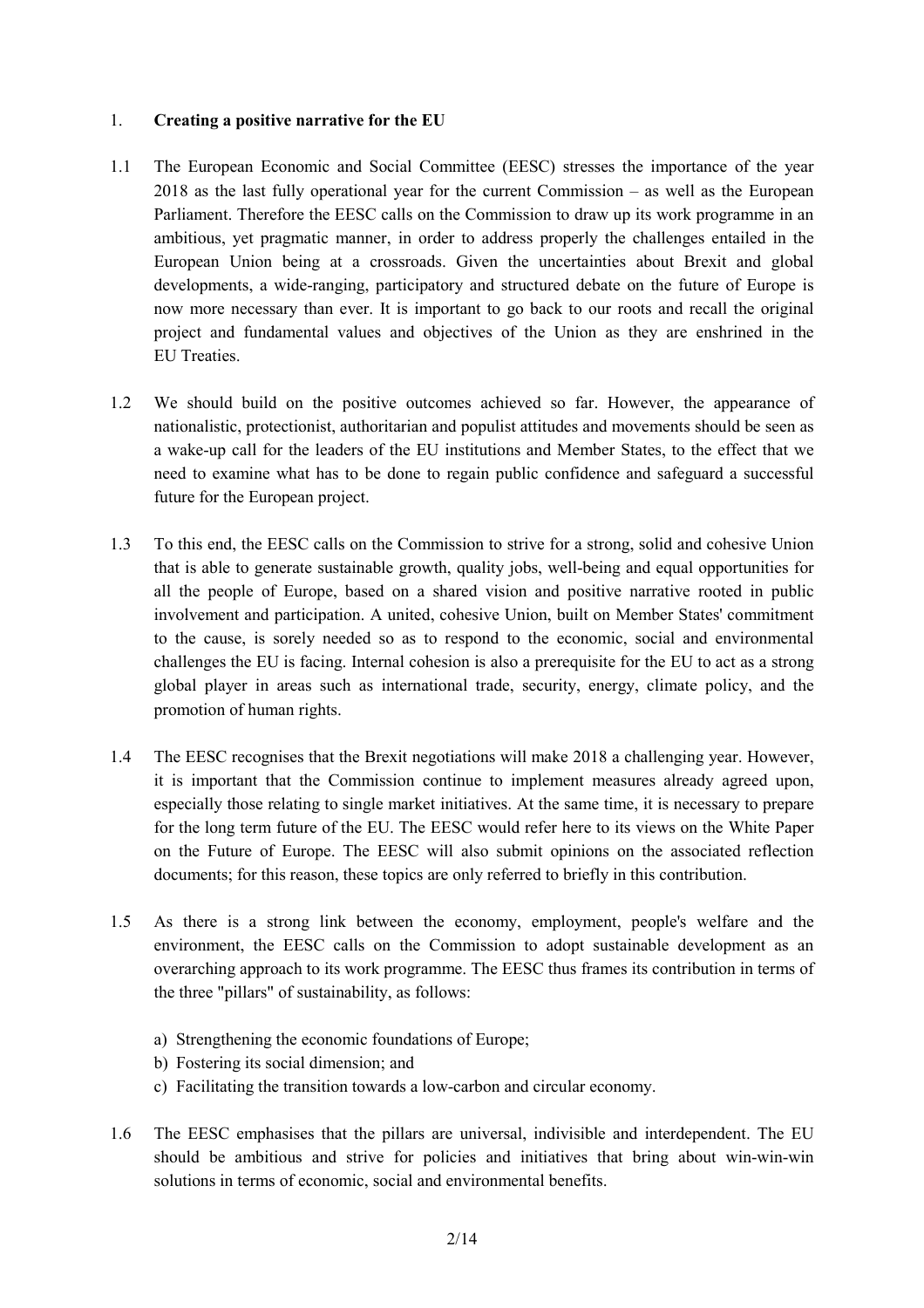- 1.7 To this end, the EESC urges the Commission to develop its policies in an integrated manner and apply a coherent, consistent approach, involving all parts of the Commission and breaking down the silos in policy- and law-making. The EESC also calls on the Commission to continue – in accordance with the better regulation principles - to improve the quality of EU law-making and the simplification and clarification of legislation, with the aim of creating practical benefits for all players.
- 1.8 Furthermore, the EESC reiterates its call for an overarching strategy to be devised to mainstream the Sustainable Development Goals (SDGs) of the United Nations 2030 Agenda into all relevant EU policies and it invites the Commission to prepare a long-term vision and strategy on sustainability, building on the upcoming EESC opinion on "The transition towards a more sustainable European future - a strategy for 2050".
- 1.9 The EESC underlines the crucial importance of civil society's structured participation in designing, implementing and monitoring EU policies, programmes and other initiatives in order to achieve tangible results, gain public acceptance and promote cohesion in society. The social partners have a specific role to play in devising and implementing policies directly or indirectly affecting employment and labour markets.
- 1.10 While the proposals for action are presented in more detail in sections 2.-5., the EESC summarises its **key policy priorities** for the Commission's 2018 work programme as follows:
	- The EESC calls on the Commission to continue implementation of the strategies and programmes aimed at the further development of the single market, taking into account its economic and social dimensions in the framework of sustainable development. While recognising that the EMU is the core of the single market, measures are particularly needed in the fields of capital markets, as well as digital, energy and transport markets. Furthermore, the EESC calls for an active trade policy, taking into account the need for transparency and the close involvement of civil society.
	- The Commission should adopt a comprehensive strategy for the promotion of entrepreneurship, innovation and industrial development, including the opportunities and challenges brought about by global megatrends such as rapid progress in digitalisation and the Internet of Things, and the transition towards a low-carbon and circular economy.
	- The EESC calls on the Commission to develop the social dimension of the EU with the aim of fostering quality job creation, improving skills and competences, increasing social investments and the development of the social economy, as well as preventing poverty, inequalities, discrimination and social exclusion, with special emphasis on the inclusion of young people in society. Furthermore, particular attention should be paid to responding to the profound changes caused by digitalisation for the whole society.
	- The EESC calls for measures for focusing the public financial resources efficiently and responding to future challenges caused by Brexit and the need for sustainable growth,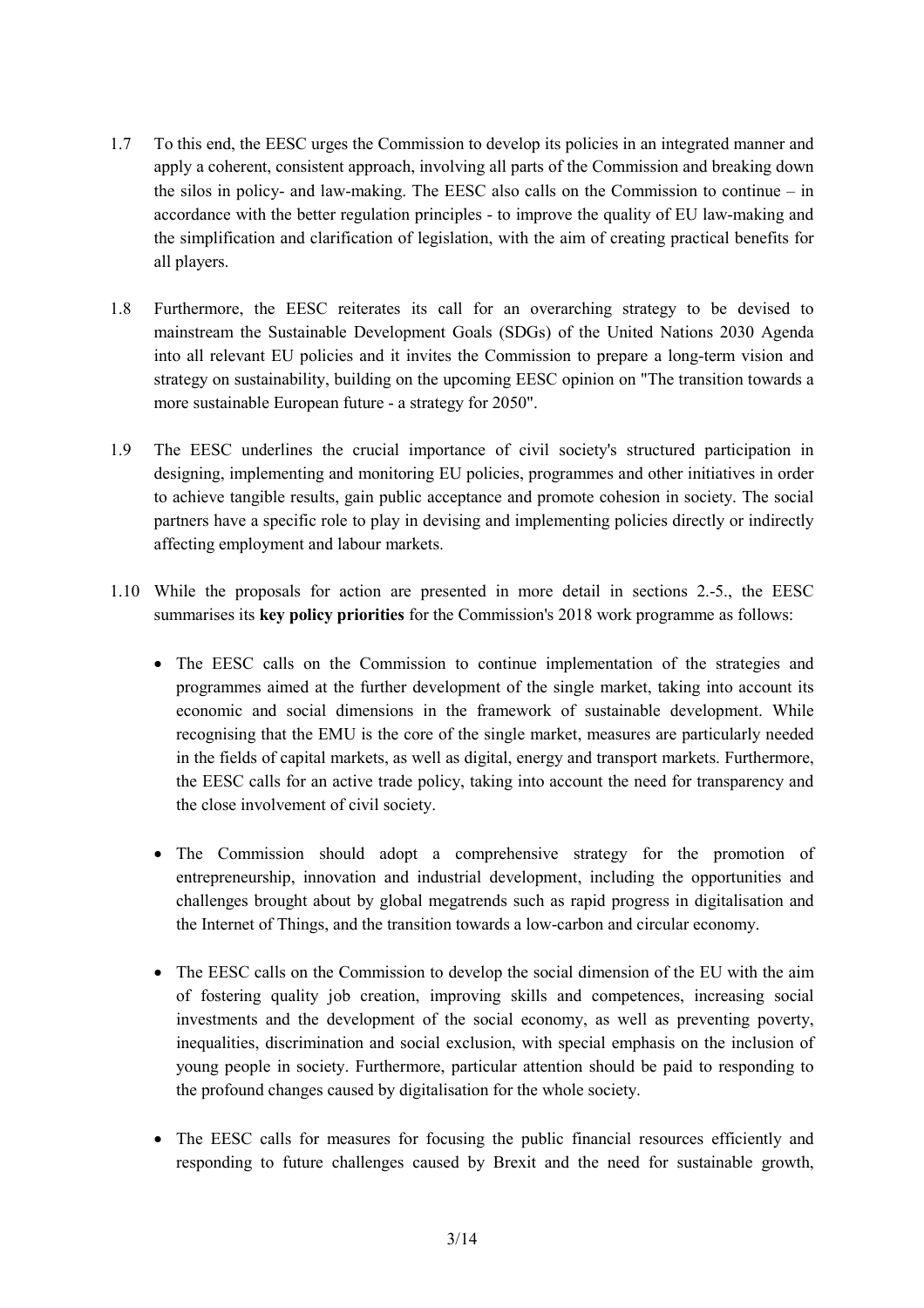innovation, employment and cohesion. In addition to public investment, encouragement of private investment is likewise needed to respond to the substantial investment needs.

- The Commission should continue implementing measures, including the effective control of external borders, to protect Europeans against security threats. It should also strengthen measures for the EU to be a more effective player on the world stage by means of multilateral cooperation and active conflict prevention. The EESC furthermore considers it necessary to strengthen cooperation on defence.
- The EESC calls on the Commission, and offers its support, to develop a strategy that aims to bring about structured civil dialogue that is organised efficiently and on a permanent basis.

#### 2. **Strengthening the economic foundations of Europe**

- 2.1 The European Semester and EMU
- 2.1.1 The European Semester process should reinforce the Commission's coordination role in order to ensure Member States' compliance with the targets and recommendations of the Europe 2020 strategy and implementation of the structural reforms needed for long-term sustainable economic growth, quality job creation and social progress. Closer involvement of the social partners and other representative organisations of civil society and increased ownership for them in the formulation and implementation of reform programmes is a key factor for success in this process, recognising that the social partners have a specific role to play, in view of their exclusive competences, responsibilities and tasks.
- 2.1.2 The EESC calls for symmetrical macro-economic adjustment in the euro area, shared by both Member States with deficits and those with surpluses. This includes an aggregate positive fiscal stance for the euro area as a whole.
- 2.1.3 Economic and Monetary Union is a core element of the European integration. The EESC would refer to its previous positions and calls for initiatives for completing the EMU, including the development of its governance, democratic control and macro-economic dialogue.
- 2.2 Financial resources and investment
- 2.2.1 With the next Multiannual Financial Framework (MFF), the Commission should pave the way for focusing resources efficiently and responding to future challenges caused by Brexit and the need for sustainable growth, competitiveness, innovation, employment and social cohesion, by deploying a performance- and result-oriented approach. The EESC calls on the Commission to align the duration of the next MFF with the political cycle of the Commission and the Parliament. It also calls for preparations to be made for the introduction of new types of EU own resources.
- 2.2.2 The EESC welcomes the second phase of the EFSI (European Fund for Strategic Investments) for boosting investment by involving ever more private capital, together with public capital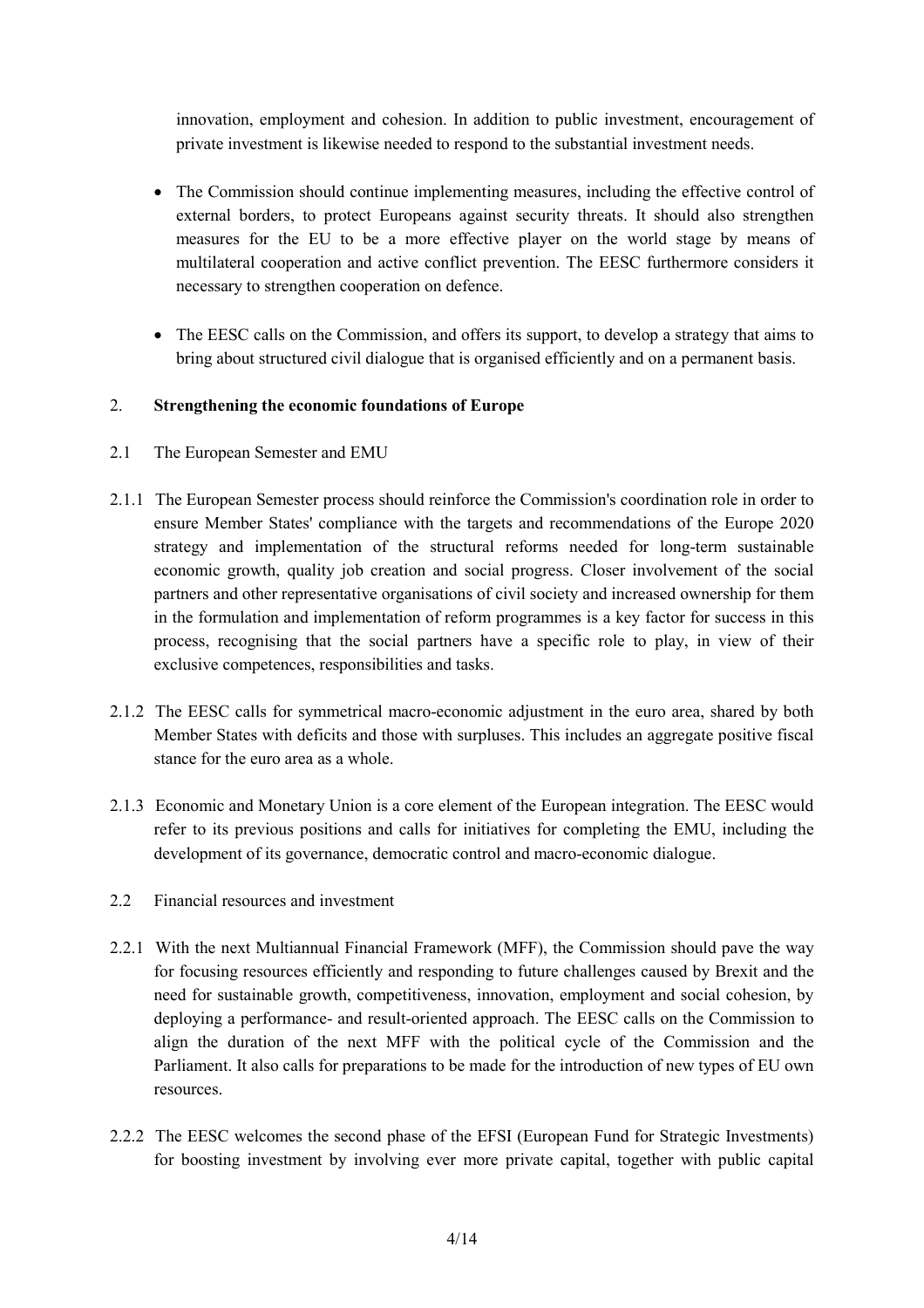from both national and regional sources. To this end, the scope of the EFSI should also cover other branches of finance in addition to banks.

- 2.2.3 The EESC emphasises the need for effective and efficient use of European funds. Investment in innovation, entrepreneurship, skills development, active labour market policies, and digital, energy and transport systems needs to be prioritised, ensuring that funding will be adequately allocated for projects with a high social impact.
- 2.2.4 The EESC stresses that further implementation of the Capital Markets Union is needed to improve access to private finance, with special emphasis on the needs of SMEs. Greater use of equity and capital market funding should also be promoted.
- 2.2.5 As for completion of the Banking Union, the EESC emphasises that further risk-sharing has to be accompanied by further proposals on risk reduction. In upcoming reforms of the banking regulation, the Commission should pay due attention to the specific features and possibilities of small and non-complex banks.
- 2.2.6 The EESC calls for steps to curb tax fraud, tax evasion and aggressive tax planning. The existing bias in tax systems that favours debt financing of business should be changed. As regards VAT, the EESC reiterates its recommendation to move away from the current transitional system towards a definitive VAT regime tailored to a European single market.
- 2.3 Digital, energy and transport systems
- 2.3.1 The EESC highlights the importance of the digital single market for the whole of society. Digital skills, an enabling business environment and consumer confidence are among the most critical conditions for making use of the potential of digitalisation. As data is a production factor and a raw material for creating added economic value, the accessibility and free flow of data are of extreme importance. At the same time, adequate protection of private and commercial data needs to be ensured, with special attention paid to data generated by individual businesses. The EESC also urges the Commission to continue its efforts to increase cybersecurity capabilities and cooperation. Furthermore, the EESC calls for international cooperation in the digital field, for example within the framework of the OECD.
- 2.3.2 Development of the digital infrastructure has to be continued, including broadband and wireless connections, digital energy and transport systems, and "smart" buildings and communities. The use of digitalisation needs to be promoted correspondingly in the education, health and social sectors. Full use of digitalisation should also be promoted to make administrative processes smoother. Special emphasis should be placed on providing cover for remote areas and minimum digital access for everyone, also enhancing the inclusion of vulnerable groups of society.
- 2.3.3 The EESC has been a firm supporter of the Energy Union initiative from the outset. It calls on the Commission to pursue implementation of the Energy Union strategy, ensuring there is an adequate energy infrastructure and smoothly functioning energy markets ensuring the availability of secure, affordable and climate-friendly energy for the general public and businesses. The EESC highlights the significance of the energy dialogue at EU, national and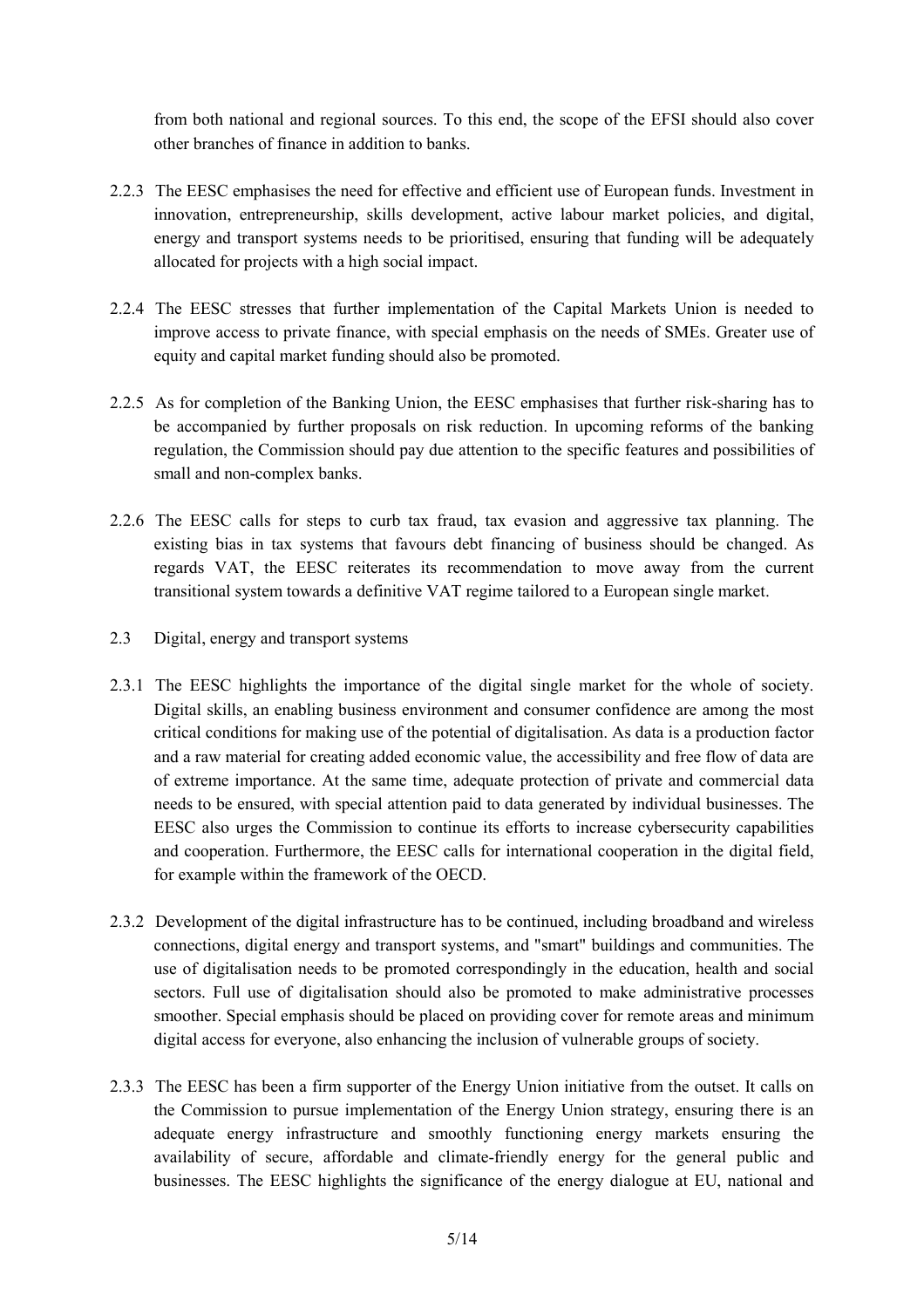local levels, with the full involvement of civil society. It will issue its views regularly on the state of the Energy Union and individual initiatives.

- 2.3.4 Transport is closely linked to the Energy Union. As transport is one of the basic enablers of activities for the whole of society, it deserves a high profile in the Commission's work programme. The main purpose of the measures should be to provide people and businesses with accessible, smooth, safe, affordable, and climate-friendly mobility and transport. This requires substantial public and private investment in transport systems and the development of public transport. Transport-related energy and climate issues, and the introduction of new technologies should not be developed in isolation from transport market issues.
- 2.3.5 Taking into account the horizontal importance of services of general economic interest (SGEIs), the EESC invites the Commission to improve the rules on public compensation for the provision of SGEIs and their application, in order to provide guidelines and create a compendium of best practices.
- 2.3.6 The EESC acknowledges the role of both cities and rural areas in economic, social and territorial development and cohesion. In underlining the role of cities, the EU should continue to work on a well-defined, properly implemented Urban Agenda. The considerable potential of rural, mountain and island areas should be utilised in the Commission's new approach to integrated territorial development.
- 2.4 Development of production and services
- 2.4.1 The EESC calls on the Commission to adopt a comprehensive approach and strategy to industrial development. Special attention should be paid to the opportunities and challenges brought about by global megatrends such as rapid progress in digitalisation and the Internet of Things, interlocking of manufacturing and service industries, and the transition towards a lowcarbon and circular economy.
- 2.4.2 The growth potential of services, including the retail sector, has to be unleashed as well, while safeguarding consumers' and workers' rights and acknowledging that there are still barriers in the Single Market.
- 2.4.3 Innovation policy, including social innovation, is crucial for economic competitiveness and renewal and for achieving societal benefits. The EESC calls for the promotion of supranational networks and cross-cutting networks between universities, businesses and civil society organisations within the context of Horizon 2020. The EESC also recommends simplifying administrative rules on funding and state aid.
- 2.4.4 An EU-wide Industry 4.0 and Society 4.0 strategy is needed, focusing on technologies and platforms, standards and reference architectures, networks of regional Innovation Hubs and skills at all levels.
- 2.4.5 As for the challenges raised by global megatrends in individual branches such as the automotive, steel and coal industries, the EESC calls for proper management of structural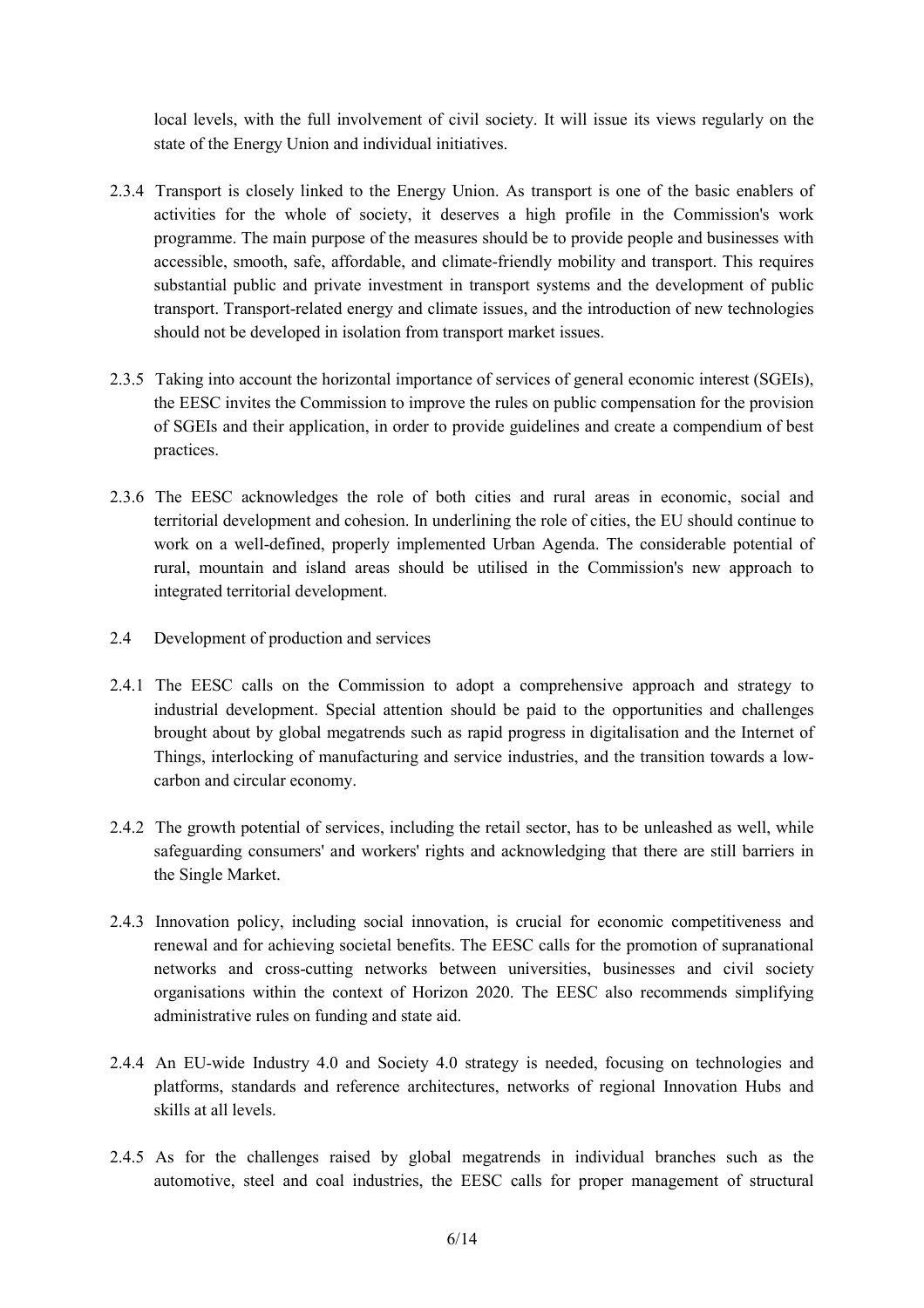change, through fair and appropriate transition frameworks and dialogue on sector-specific issues with social partners. On the other hand, opportunities emerging in areas such as the space and defence industries have to be grasped and turned to good advantage, while ensuring favourable conditions for the development of industrial sectors in general, with good working conditions.

- 2.4.6 Special efforts should be focused on enhancing the financing, innovation and internationalisation of small and medium-sized enterprises and the Small Business Act for Europe has to be fully implemented. SME policies should be tailored to the different needs of various forms of enterprises such as family businesses, traditional small and micro enterprises, start-ups and scale-ups, including social economy enterprises. The EESC also invites the Commission to launch consultation on the definition of an SME.
- 2.4.7 The EESC finds it important that a comprehensive view be taken on new trends in production and consumption patterns, such as collaborative, circular, sharing and functional economic models, as well as development opportunities such as the social economy. Measures are needed to facilitate the introduction of these new and diverse models, but at the same time, a level playing field and compliance with relevant and appropriate legislation has to be guaranteed in order to ensure public and consumer protection, and workers' rights.
- 2.4.8 Taking into account the specific role played by the social economy, the EESC reiterates its request to launch a comprehensive Action Plan for the Social Economy in line with the December 2015 Council Conclusions on *"The promotion of the social economy as a key driver of economic and social development in Europe".*
- 2.4.9 Multi-functionality, the diversity of farming models and sustainability should be maintained at the heart of the matter when addressing the funding, modernisation and simplification needs of the Common Agricultural Policy (CAP) as part of the next MFF. Greater efforts are also required in research and digitalisation in the agricultural sector.
- 2.4.10 The EESC calls on the Commission to shift to a more integrated agricultural and food policy, also taking into account the need to move towards a circular economy and to drastically reduce food waste. The Commission should also adopt legislation to eliminate unfair trading practices in the food supply chain.
- 2.4.11 In order to enable the proper development and renewal of industries and agriculture, the political and regulatory framework must provide a stable and predictable investment and operation environment and follow the principles of better regulation, for the well-being of citizens.
- 2.5 International trade
- 2.5.1 The EESC calls for active and fair trade negotiations with partners such as Japan, Mercosur and ASEAN, as well as the smooth implementation of agreements already concluded, taking into account the issues raised in previous EESC opinions. In implementing the Commission communication on "Trade for all", the EESC considers it important to conclude negotiations in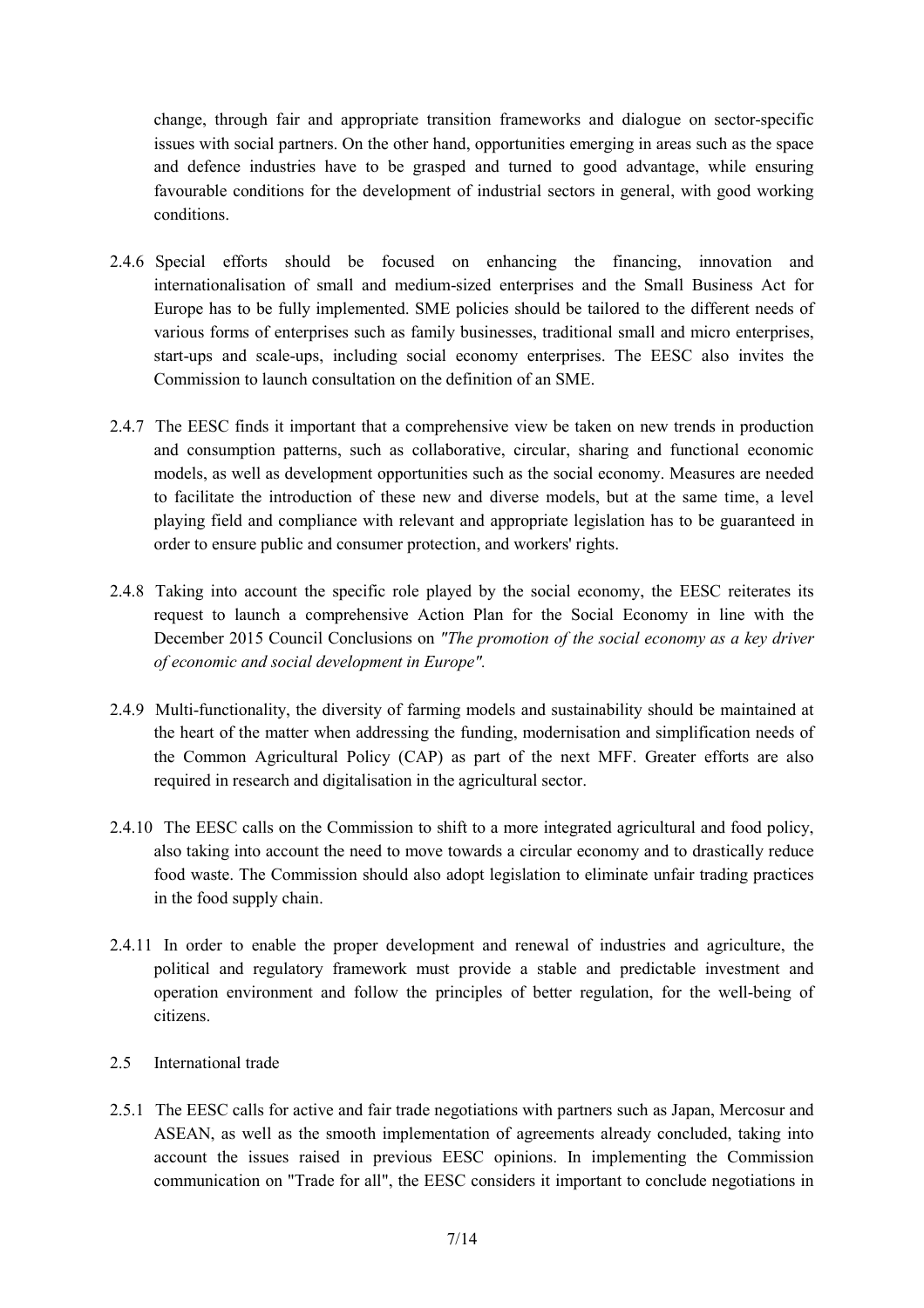a balanced and transparent way, delivering benefits for business and citizens, while protecting environmental, social, labour, consumer and other standards, as well as public services. All in all, the EESC underlines the significance of transparency and the involvement of civil society in the negotiation, implementation and monitoring of trade agreements from the very beginning.

- 2.5.2 The EESC welcomes the improvements made to investor dispute settlement with the introduction of a new system to replace ISDS, but calls on the Commission to take further steps so that the ICS can truly function as an independent international judicial body.
- 2.5.3 The pursuit of bilateral trade negotiations should not weaken the EU's commitment to the WTO and a strong multilateral global agreement. The EESC expects an active follow-up to the 2017 WTO Ministerial Conference in areas such as agriculture and e-commerce. In addition, there is an urgent need to assess risks and opportunities, from a civil society perspective, in order to determine the way forward in the ongoing multilateral negotiations on the Trade in Services Agreement (TiSA) and Environmental Goods Agreement (EGA). The EESC also calls for rapid adoption and implementation of the reforms of the EU Trade Defence policy.
- 2.5.4 The EESC deems it important to ensure consistency between trade policy and the United Nations Sustainable Development Goals, the Paris Agreement on Climate Change and the EU's development policy. To this end, ambitious trade and sustainable development chapters with strong civil society monitoring mechanisms should be sought, for inclusion in the trade agreements.
- 2.5.5 The EESC furthermore calls for civil society monitoring of all aspects of the agreements, including those whose provisions do not specifically contain a joint monitoring body involving civil society. The EESC's expertise confers unique benefits on such work.
- 2.5.6 It also calls for there to be discussions with civil society on the impact assessment and practical implementation of the proposed Multilateral Investment Court.

### 3. **Fostering the social dimension of Europe**

- 3.1 European Pillar of Social Rights
- 3.1.1 The EESC takes note of the Commission's Communication on a European Pillar of Social Rights and the proposal for a Proclamation of the EPSR, and the accompanying legislative and non-legislative initiatives. The EESC is working on this package and will give its opinions in due course.
- 3.1.2 So far, the EESC refers to its earlier opinion on the European Pillar of Social Rights<sup>1</sup>, in which it pointed out its general objectives for the development of the Pillar through a combination of legal and non-legal instruments related to areas such as the future of work, fair working

<sup>1</sup> Opinion of 25 January 2017 on the Communication from the Commission *Launching a consultation on a European Pillar of Social Rights,* OJ C 125, 21.4.2017, p. 10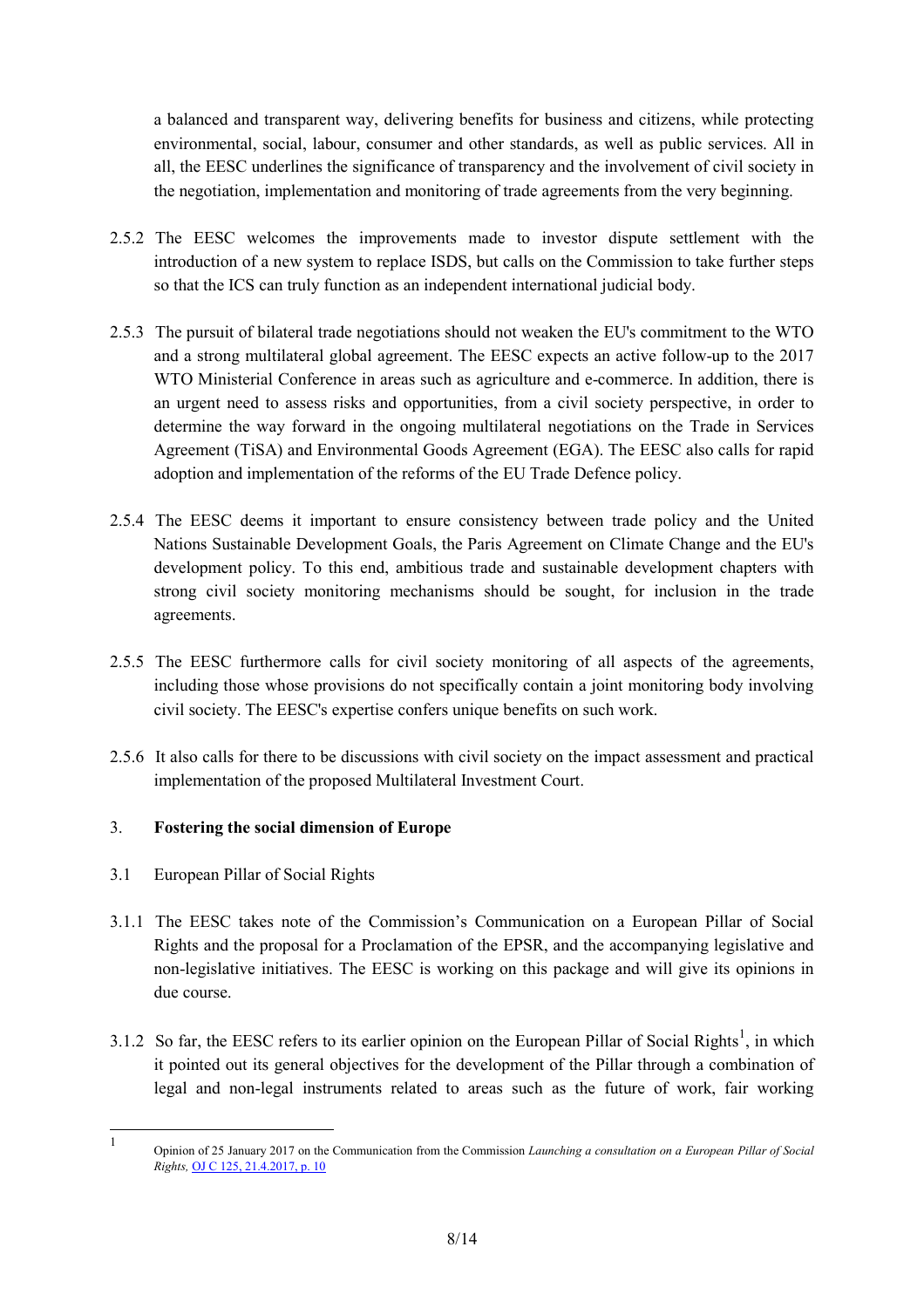conditions, employment, enforcement of the existing EU social acquis, and social investment. It stated that the Pillar should apply to all Member States, while acknowledging that the Euro area may need particular instruments/mechanisms. It took the view that the European Semester and National Reform Programmes should become the principle vehicles for the implementation and monitoring of the Pillar, and called for concrete benchmarks in the European Semester.

- 3.1.3 The framework conditions in labour markets need to support new and more diverse career paths. Different forms of sourcing labour and different forms of working are needed in working life. This requires providing a suitable employment protection legislation environment to provide a framework for fair working conditions and to stimulate recruitment under all employment contracts.
- 3.1.4 In order to respond to the changing demand for skills and competences, the EESC emphasises the need for improving the work-based education system, vocational education and training, lifelong learning, as well as upskilling and reskilling. Ways to enhance smooth transitions between jobs and from unemployment and education to work should be developed as well, with the aim of achieving an inclusive labour market.
- 3.1.5 Acknowledging the fact that the future of the EU is strongly linked to younger generations' trust in the EU project, the EESC underlines that the Commission should strengthen its activities to effectively address the root causes of youth unemployment and exclusion.
- 3.1.6 In order to enhance inclusive growth and social cohesion, the EESC calls for measures to meet the need for social investment, in the sense of investing in people and in social infrastructure and services. Further consideration needs to be given to how to link the "Juncker Plan 2" with the Social Investment Package objectives, including through the EFSI. Moreover, the EESC has called for a European Social Investment Pact, which should support social reforms and social investment and help to bring about renewed economic, social and territorial convergence. The Annul Growth Survey should also emphasise social investment.
- 3.1.7 The European Social Fund should continue to be a key component of the ESI Funds, with specific attention paid to promoting the training and labour integration of vulnerable groups in the population (e.g. young people, immigrants and refugees, and people with disabilities). The consolidation and redeployment of the new Erasmus processes must be made more systematic and inclusive. The EESC also reiterates its call for opportunities for all young people to benefit from European exchanges.
- 3.1.8 Whilst acknowledging that poverty reduction is primarily the competence of the Member States, the EESC points out that: poverty reduction should be systematically addressed through the European Semester process; academic research on 'reference budgets' enabling a life in dignity should continue to be supported; and there should be comparable and common indicators e.g. on poverty and inequality, as well as mandatory social impact assessments of all reform agendas proposed by the National Reform Programmes and the Country Specific Recommendations. The EESC has also advocated the creation of an integrated European Fund to combat poverty and social exclusion, based on experiences with the implementation of the FEAD and the ESF. In addition, the Europe 2020 Strategy should be linked with implementation of the 2030 Agenda.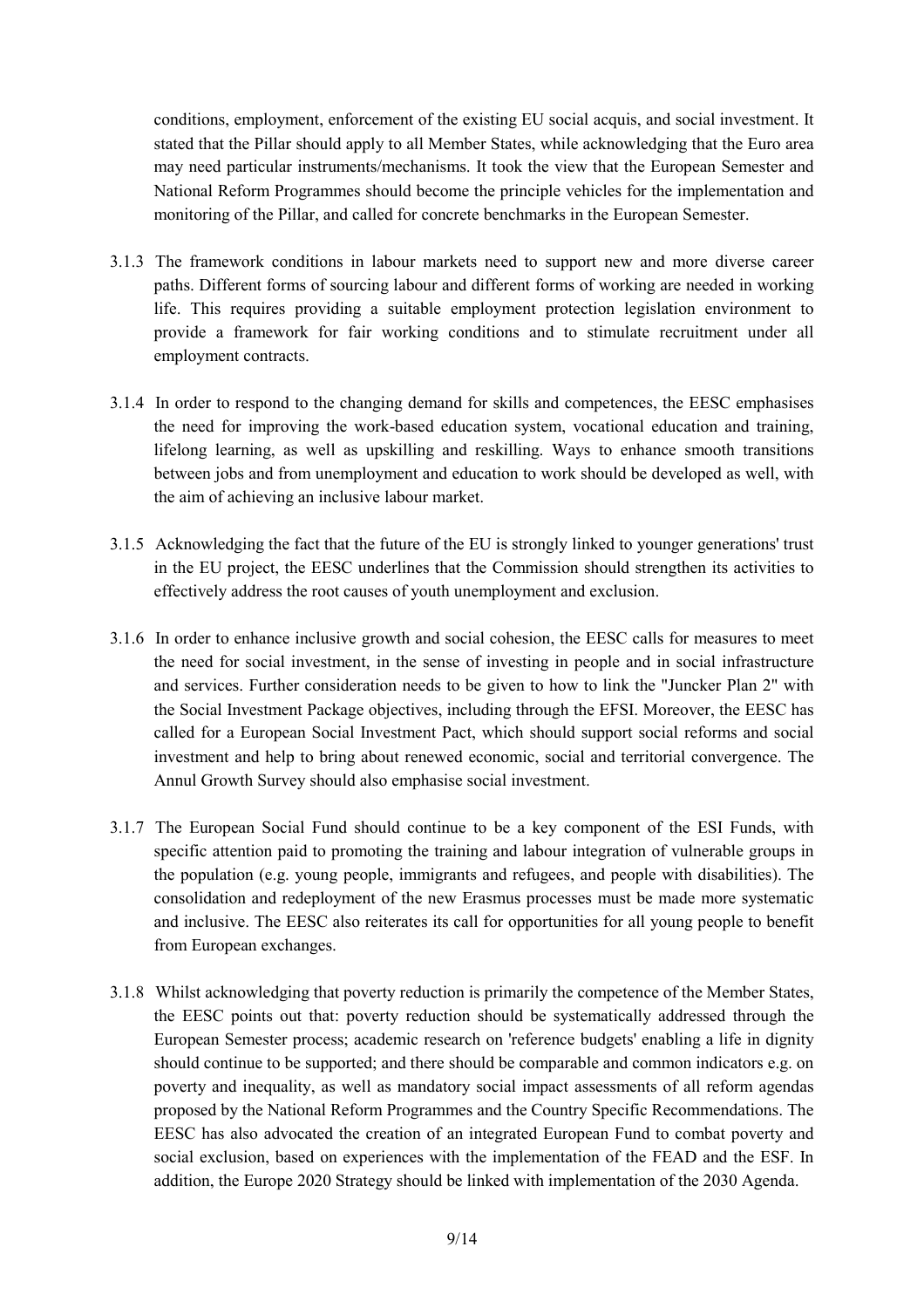#### 3.2 Citizens' and consumers' rights

- 3.2.1 The EESC calls on the Commission to closely monitor compliance with the EU's fundamental values and principles in all Member States, and to strengthen the procedures to protect and defend democracy, the rule of law, fundamental rights, human rights and access to justice.
- 3.2.2 Consumer policy is close to the interests of the public and can therefore influence people's commitment to the EU's integration process. The EESC calls on the Commission to ensure that consumer rights are enforced and respected in the REFIT process, in the digital world and in the safety of products and services. The Commission should strengthen measures to eliminate energy poverty and consumption poverty and to enhance access to food and services for all Europeans. The Commission should also promote consumers' rights to information, education and participation and their right to organise themselves so that their interests are represented when the rules in which they have a stake are being devised.
- 3.2.3 The Commission must complete its review of the main legal and non-legal instruments of EU consumer policy as a cross-cutting, horizontal citizenship policy and must present a new action plan to protect and defend consumers over the next ten years.
- 3.2.4 The EESC calls on the Commission to take all appropriate measures to counter gender discrimination in the labour market, education and decision-making, as well as gender-based violence. The EESC also calls on the Commission to establish an agenda to protect minorities and vulnerable groups, promoting the full respect of fundamental rights and non-discrimination. The Commission should intensify efforts to unblock the Directive on implementing the principles of equal treatment, and address the conditions of children, women and the elderly in vulnerable situations as well as new forms of vulnerability.
- 3.2.5 The Commission should upgrade the European Disability Strategy in line with the recommendations of the UN Committee on the Rights of Persons with Disabilities and implement the UNCRPD in its external policies and programmes, including the launch of an EU disability card recognised in all Member States. Preparations for a European Disability Rights Agenda 2020-2030 should also be starting, and the year 2021 should be declared the European Year of Disability Rights.
- 3.2.6 Accessibility for all should be mainstreamed into Digital Single market initiatives. To this end, the Commission should step up its efforts to conclude negotiations with the other institutions on the European Accessibility Act. Passengers' rights should also be strengthened, with special attention paid to people with disabilities and with reduced mobility.
- 3.2.7 The EESC also encourages the Commission to support activities in educational institutions at all levels to help students to distinguish between fake news and science-based facts.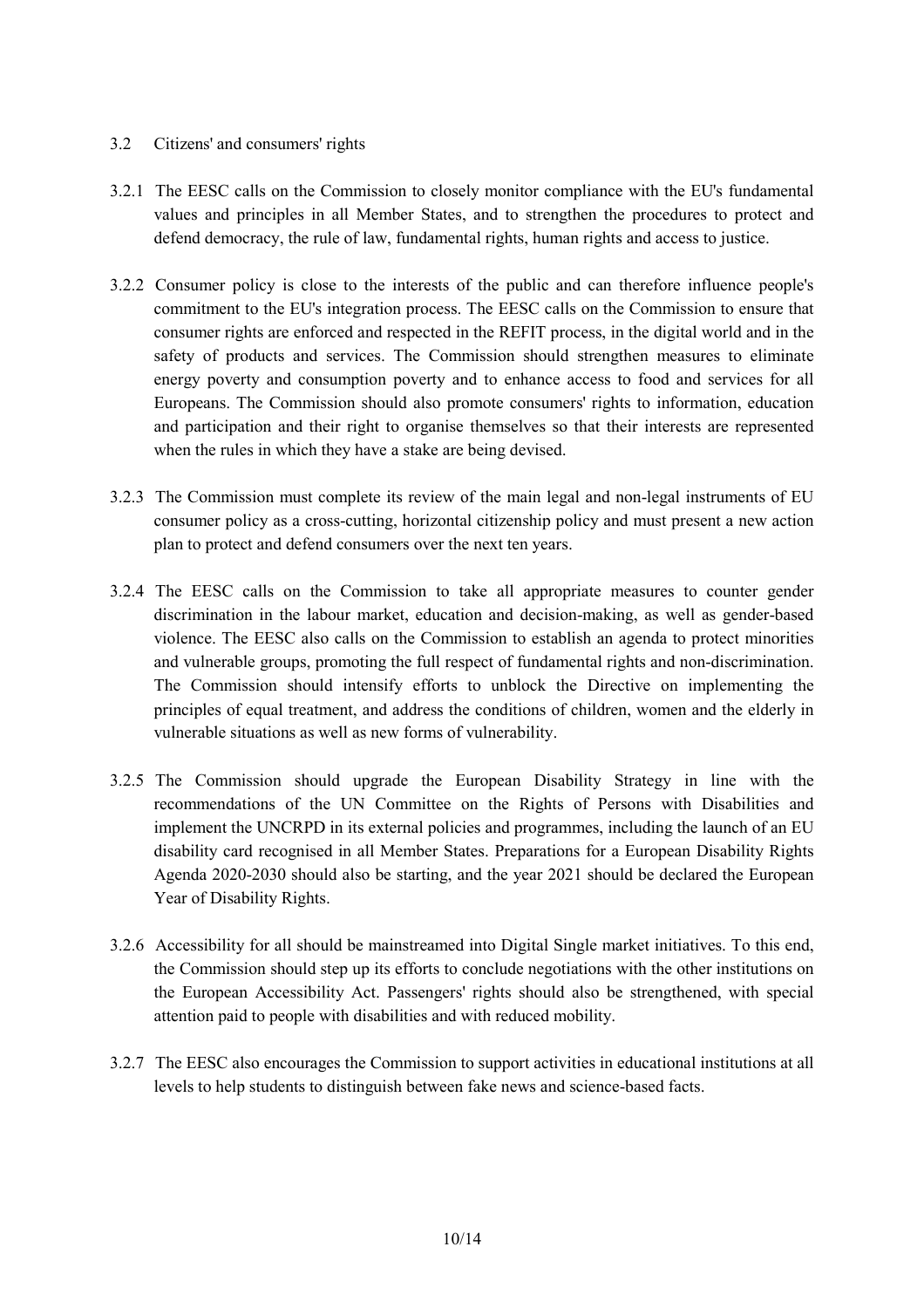#### 3.3 Migration

- 3.3.1 The EESC underlines the need for assisting and integrating refugees and asylum seekers. It advocates an efficient reform of the Common European Asylum System that is respectful of human rights and the establishment of a genuinely common system for all Member States. It also recommends that progress be made with resettlement and humanitarian visas for refugees in order to meet real needs. It calls on the Commission to monitor implementation of the agreement on the distribution of refugees among Member States.
- 3.3.2 Furthermore, it calls for the review of partnership agreements with third countries of transit and origin of migration flows to respect human rights and international law, and to develop financial instruments to address the root causes of migration.
- 3.3.3 While appreciating the Commission's work on the legal channels of migration through the evaluation of existing directives, the EESC calls for longer-term governance of labour migration, planning for updated legal mobility channels, and the exchange of information on labour market opportunities. Taking into account Europe's demographic structure, the EESC highlights the need to transform the challenge of integrating refugees and migrants into the labour market into an opportunity. Investment in training and adequate support systems will be key factor to facilitating integration into the labour market to help migrants fulfil their potential, thus utilising their skills, entrepreneurial spirit and dynamism, while recognising the value of diversity and different cultures in our society in general.
- 3.3.4 The EESC considers that 2018 as the European Year of Cultural Heritage presents a unique opportunity for mobilising all players to counter populism and nationalism and to promote a positive narrative for the future of Europe. In this context, awareness-raising about the need for intercultural understanding with regard to refugees and migrants could also be enhanced.
- 3.4 Internal security and external policy
- 3.4.1 The EESC calls on the Commission to continue implementing measures, including the effective control of external borders, to protect Europeans against security threats such as terrorism, organised crime and cybercrime.
- 3.4.2 In addition, it considers it necessary to strengthen cooperation on defence. To this end, the EESC endorses the creation of a European Defence Union and welcomes the European Defence Action Plan.
- 3.4.3 Taking into account the challenges raised by the unpredictability of US policy and the risk of increased protectionism and unilateralism, the EESC encourages the EU to continue work in line with its Global Strategy, supporting multilateralism in the framework of the United Nations and working actively towards preventing conflict and solving international crises. The EESC also underlines the need for closer coordination of objectives, policies and resources among Member States in order for the EU to be a more effective player on the world stage.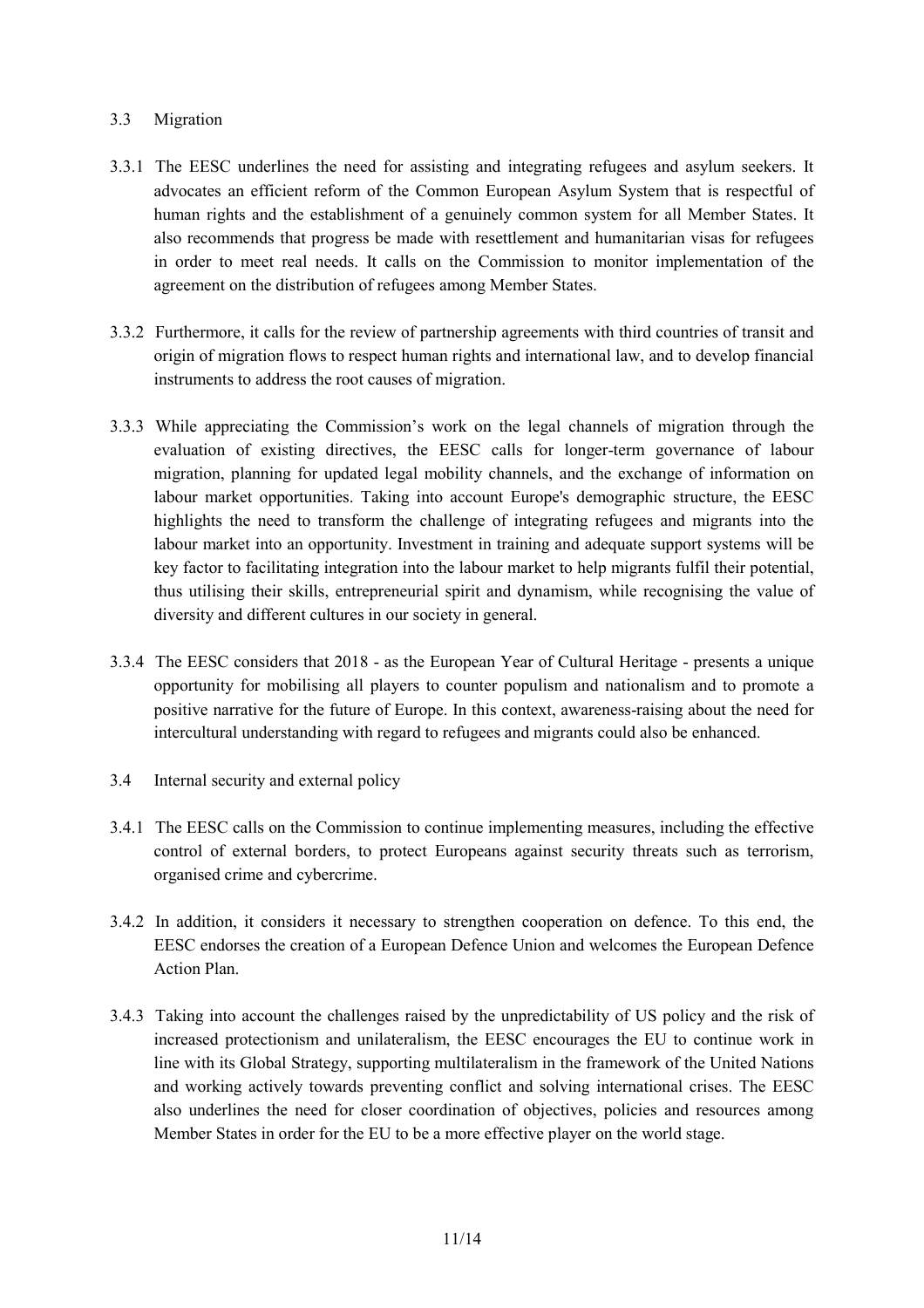- 3.4.4 The implementation of Agenda 2030 should form the basis of EU development cooperation. To show leadership, the EU should present a voluntary review of its internal and external activities on SDGs at the UN High Level Political Forum.
- 3.4.5 The EESC supports the establishment of a platform for dialogue with social partners in the context of the European Neighbourhood Policy in order to better assess the labour market, and calls on EU Member States to develop a common European approach to the coordination of social security systems between the EU and southern neighbouring countries. The neighbourhood policy must make clear the link between instability and poverty, and inequality and the lack of opportunities, which can increase vulnerability to radicalisation and hamper the process of democratisation.
- 3.4.6 The EESC highlights the significance of external economic relations and international diplomacy for safeguarding and increasing stability and security. It also encourages the EU to make full use of the role that culture can play in international relations.

#### 4. **Facilitating the transition towards a low-carbon and circular economy**

- 4.1 The Action Plan on the Circular Economy should be carried out in an integrated, consistent way, making use of the opportunities for reconciling economic, social and environmental aspects. The EESC calls on the Commission to encourage market-driven activities by promoting innovation, facilitating front-runner initiatives, including in remote and urban areas, enhancing their scale-up, and providing an enabling regulatory framework. It also points out the links between the circular economy and other "new economic models".
- 4.2 Due attention should also be paid to the implementation of "traditional" environmental policy and legislation, covering waste management and air, water, soil and biodiversity protection. The EESC urges the Commission to continue this work as part of the European Environmental Review process.
- 4.3 Climate targets for 2030 should be implemented in as cost-efficient a manner as possible. To this end, the EESC calls on the Commission to carry out a comprehensive assessment of the current low-carbon policy instruments, and make sure that the tools are appropriate and used in the most efficient way.
- 4.4 The Commission should also consider climate issues from the point of view of climate justice, i.e. from the perspective of issues such as equality, human rights and poverty.
- 4.5 Climate diplomacy remains an important mission for the EU in the fight against climate change. It is necessary to get all the biggest emitters to commit to targets which are at least as ambitious as those of the EU. The EESC also encourages the Commission to strive for global carbon pricing in order to create a level playing field in relation to competitors outside the EU.
- 4.6 The EESC calls on the Commission to prepare a strategy on increasing its climate and environmental "handprint", i.e. its positive global impact. This requires an environment conducive to innovation and investment and favourable trading conditions for exporting climate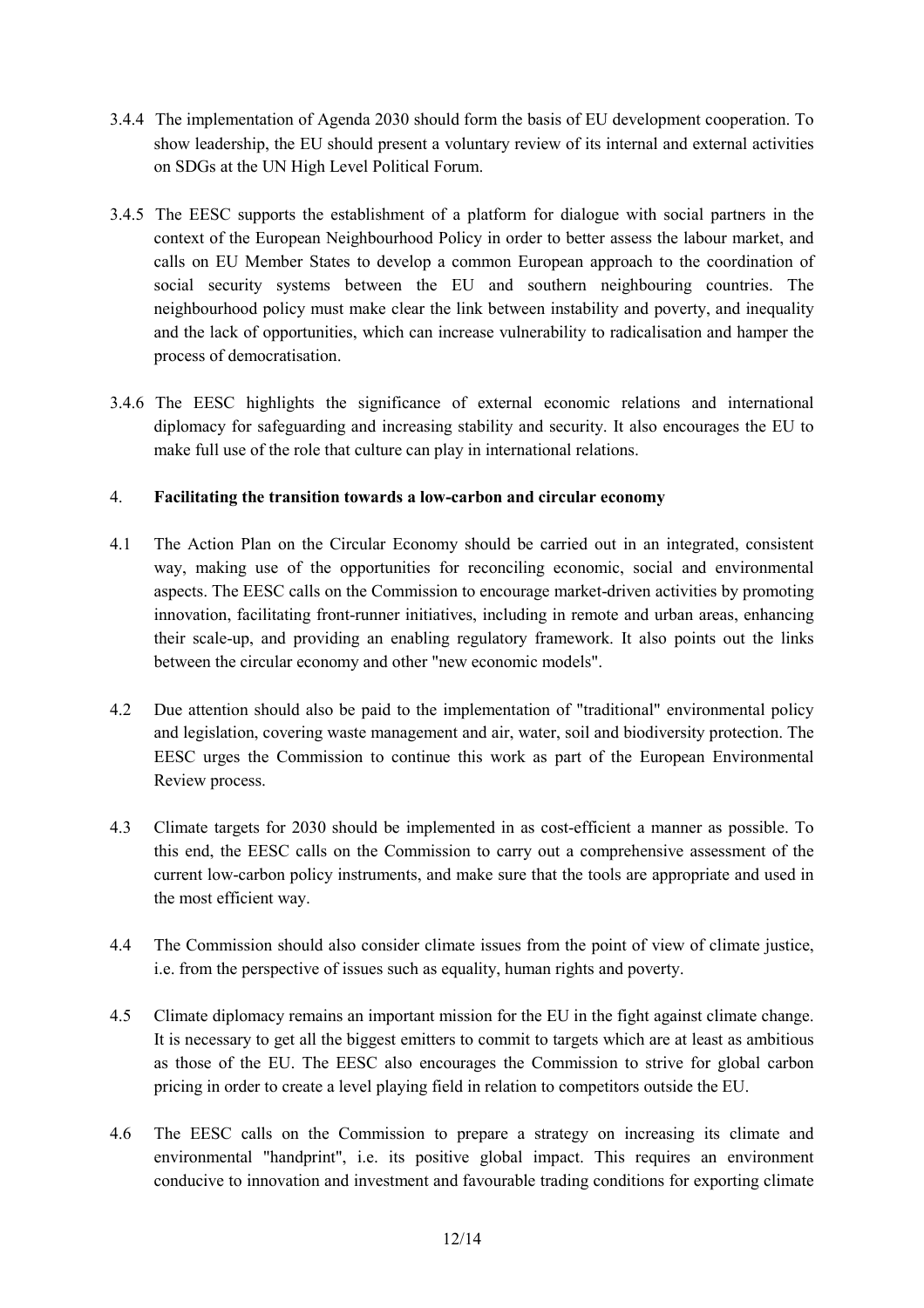solutions and low-carbon products. This is how the EU can make an efficient contribution to climate change and environmental challenges and have a much greater impact than solely operating within its own borders.

#### 5. **Empowering, involving and consulting Civil Society**

- 5.1 The EESC underlines the pivotal role of civil society organisations in the design, implementation and monitoring of policies at all stages and at all levels, including the local level. This requires a change in culture and an acknowledgement of the value of civil society at EU and Member State levels, which is already enshrined in Art. 11 TEU, which provides for EU institutions to promote and facilitate horizontal and vertical civil dialogue, to carry out broad consultations and lay down the foundations for the European citizens' initiatives. These are complementary processes that take place without prejudice to consultation of the EESC and social dialogue.
- 5.2 The EESC follows closely and is actively involved in structured dialogues or consultative fora (e.g. Circular Economy Stakeholder Platform, European Migration Forum) gathering and involving civil society organisations and other players from EU institutions and Member States and calls for support for its initiatives for the creation of a Platform for Change (gender equality in the transport sector) and an Institutional Forum on citizens' participation (in the framework of the citizens' initiative). When constituting such platforms like REFIT, the Commission should consider the EESC's representation, in accordance with the mandate given to the Committee by the treaties, and in so doing ensure that this reflects the Committee's composition in the form of its three groups.
- 5.3 As a complementary process to the above initiatives, the Commission recently set up a dedicated internet portal entitled "Contribute to law-making" to gather the opinions of the general public, thus including both organisations and individuals. The EESC recommends that the Commission make a distinction between contributions from civil society organisations and those coming from individuals. To this end, the Commission should carry out stakeholder mapping in cooperation with the EESC to identify representative and geographically balanced target groups, drawing on the Transparency Register. In addition, the Commission should ensure that the responses have quantitative and qualitative weighting. Furthermore, the Commission should constantly work on the improvement of transparency, accessibility, feedback and accountability to participants.
- 5.4 The EESC calls on the Commission to develop a more strategic approach to these practices, putting them on a more structured institutional and representative foundation by taking advantage of the resources of representative consultative bodies that already exist at European, national and regional levels. To this end, the Commission should work closely with the EESC and ask for an exploratory opinion on how civil dialogue could be organised effectively and on a permanent basis, leading to a specific Commission communication.
- 5.5 The EESC underlines that there is a need to improve the effectiveness of the European Citizens' Initiative, in line with the announcement of the revision of the ECI regulation made by EC First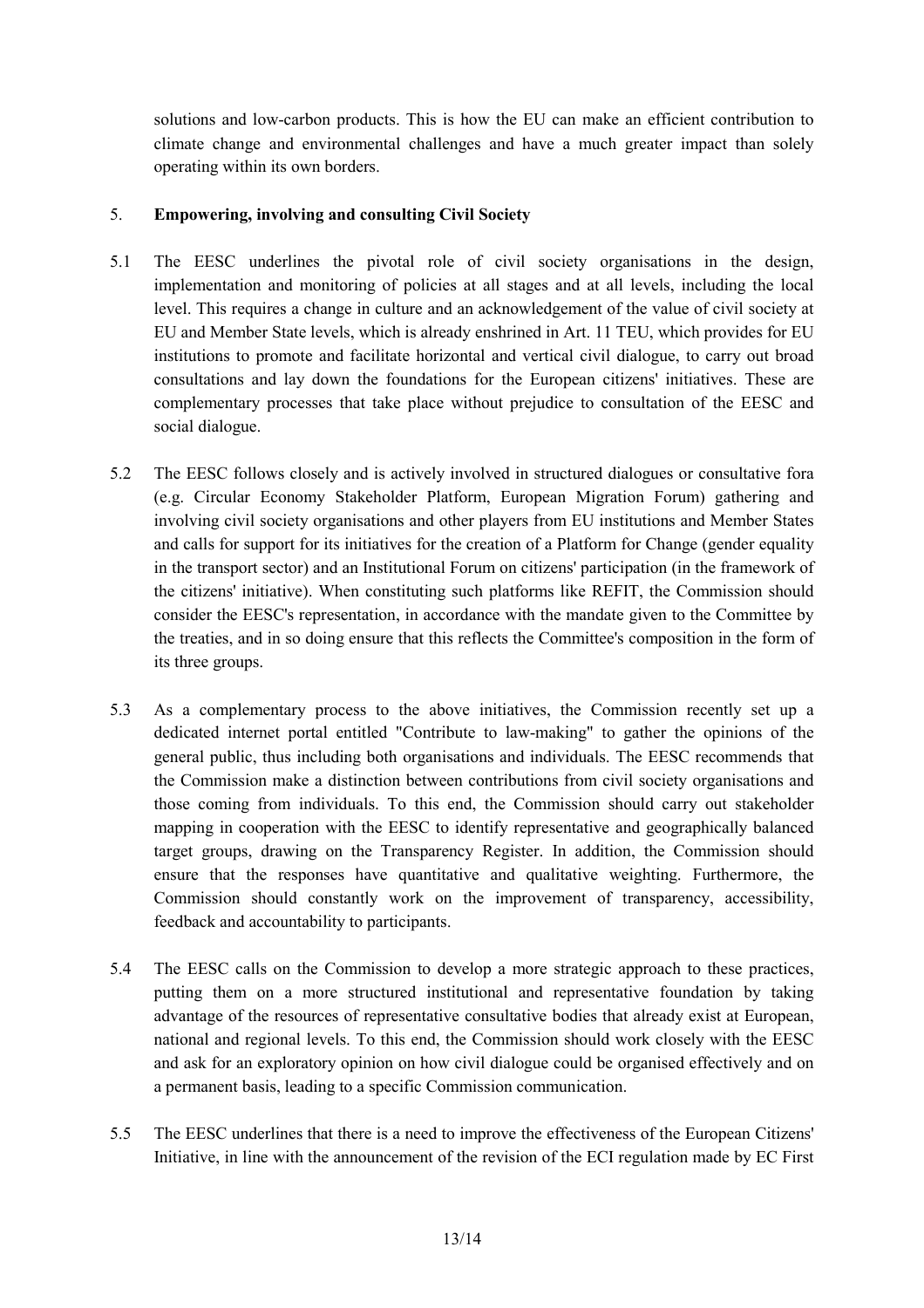Vice-President Timmermans, and to explore new ways, such as the use of digital tools, to increase the engagement of young people and people from vulnerable groups in particular.

5.6 Finally, the EESC acknowledges that the Commission has taken into account many elements of the EESC's contribution to the 2017 work programme. However, there are also issues that have not been included and they have therefore been reiterated in this document. As regards implementation of the Commission's 2018 work programme, the EESC is ready to submit its views and participate in work on specific initiatives in the course of the coming year.

 $\mathcal{L}_\text{max}$